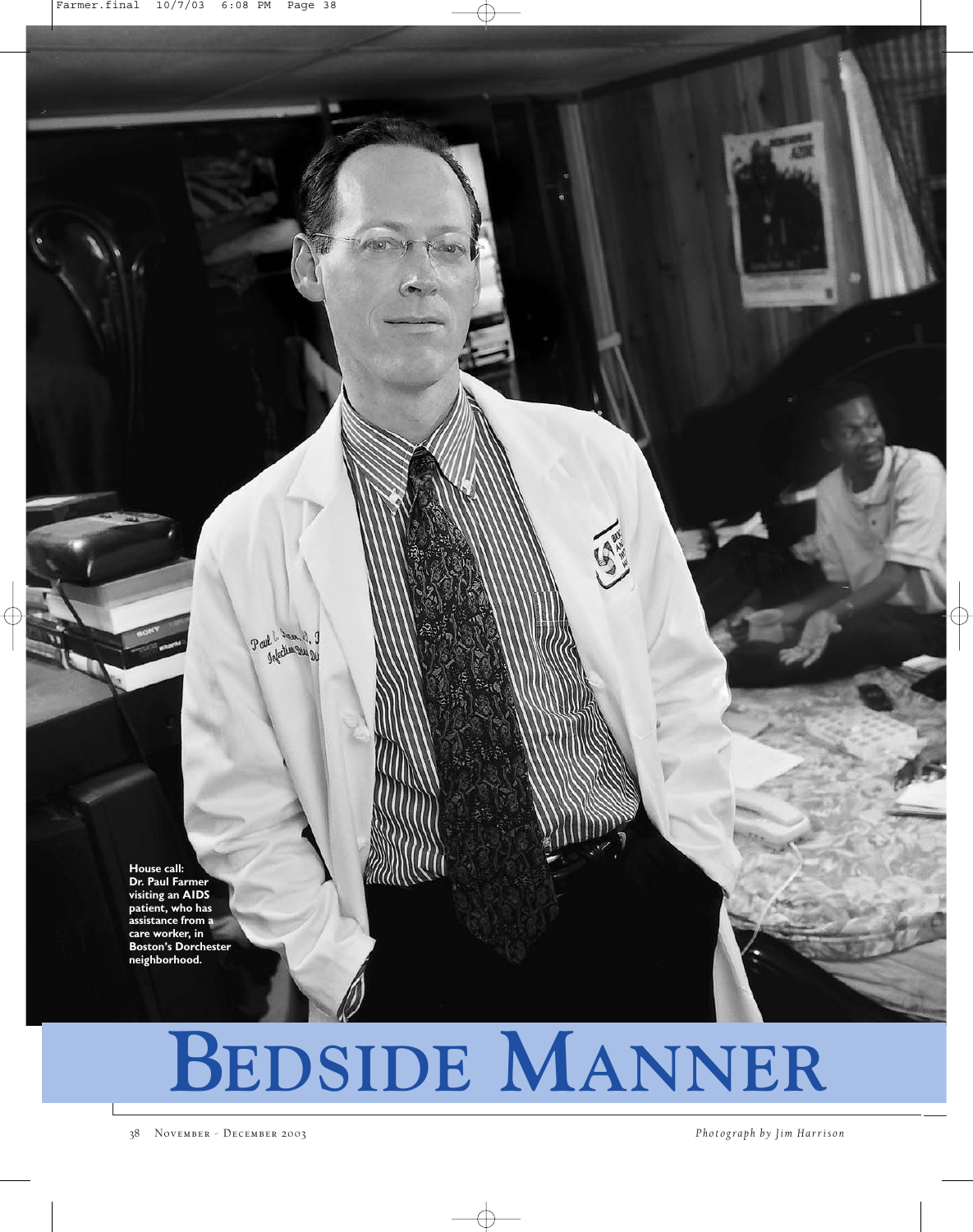

Editor's note: *Paul E. Farmer, M.D. '88, Ph.D. '90, is professor of medical anthropology in the department of social medicine. His title and departmental affiliation, unlike those of some of his Harvard Medical School colleagues, immediately suggest some of the work for which he has become world renowned. In 1985, he helped establish Clinique Bon Saveur, a charity hospital serving the desperately poor population around Cange, in Haiti's rural central plateau. Two years later, he cofounded Partners in Health, which has channeled support to the clinic and to programs in such difficult venues as the shantytowns around Lima, Peru, and prisons in Russia where Farmer and colleagues have pioneered programs to combat multiple-drug-resistant tuberculosis, AIDS, and other scourges that prey particularly hard on the poorest and most vulnerable of the poor. In each case, Farmer has maintained hands-on involvement as a doctor who is expert in treating infectious diseases, an advocate for needy populations, and a prolific author. His work has been recognized with a MacArthur Foundation fellowship, a Heinz Humanitarian Award, and many other honors.*

*Now his e≠orts have been recognized in a new way, in a characteristically nuanced book by Tracy Kidder '67, who met Farmer by chance in Haiti in 1994. Kidder, who has won a Pulitzer Prize and a National Book Award, has written about technology and manufacturing, about the building of a house, and about schooling, among other subjects. But he has never had a subject like Farmer, whom he accompanied around the globe for several years to prepare* Mountains beyond Mountains: The Quest of Dr. Paul Farmer, a Man Who Would Cure the World. *This excerpt, from chapter two, introduces a less-publicized but fundamental aspect of Farmer as bedside doctor, doing his rounds in a Harvard-affiliated teaching hospital, where the full weight and apparatus of modern tertiary-care medicine are brought to bear on the most vulnerable, needy, even "di∞cult" cases, mediated through a physician.* the Juli weight and approach the procedy, even "difficult"

utside the Brigham and Women's Hospital in Boston, you're aware of a relative urban quiet. A Wall Street of medicine surrounds you: the campus of Harvard Medical School and the Countway Medical Library, Children's Hospital, Beth Israel Deaconess, Dana-Farber Cancer Institute, the Brigham. The buildings look imposing packed together, and even awesome when you let yourself imagine what's going on inside. Chest crackings, organ transplants, molecular imagings, genetic probes—gloved hands

and machines routinely reaching into bodies and making diagnoses and corrections, so much of human frailty on the one hand and boldness on the other. One feels stilled in the presence of this enterprise. Even the Boston drivers, famously deranged, don't honk much when passing through the neighborhood.

The Brigham occupies one side of Francis Street and envelops, like a city around a Roman ruin, the renovated Victorian lobby of the old Peter Bent Brigham, a relic of the history of Boston medicine. The modern entrance, a towering atrium with marble floors, lies a quarter of a mile away, at the end of a shiny corridor called the Pike—short for turnpike—flanked by banks of elevators, clinical departments to the right and left, inpatient wards on floors above, operating rooms below (40, not counting the ones in obstetrics), dozens of laboratories in all directions, and mortal dramas everywhere. It's a medical mall, a teaching hospital and a full-service hospital and a tertiary-care facility, a hospital to which other hospitals forward their most difficult cases.

CROWDS MOVE UP AND DOWN the Pike, in white uniforms and street clothes, carrying bouquets of flowers, trailing the sound of many mingled conversations.

Four floors down in radiology, Dr. Farmer and his team had staked out a quiet spot, an empty windowless room, and were discussing the last of their cases for the day. Farmer had recently turned 40. Perhaps his hair had receded slightly since I'd last seen him, five years ago. He looked a little thinner, too, and was much more formally attired. He wore wire-framed glasses with little round lenses, and a black suit, and a necktie, cinched up tight. He was still spending most of his time in Haiti, but he was also a big-shot Boston doctor now, a professor of both medicine and medical anthropology at Harvard Medical School, and an attending specialist on the Brigham's senior staff. Looking at him, sitting with two of his students, young doctors in white coats, I imagined a nineteenth-century daguerreotype—the austere,

## *From Dr. Paul Farmer, a six-pack and "Love, ID"* • by TRACY KIDDER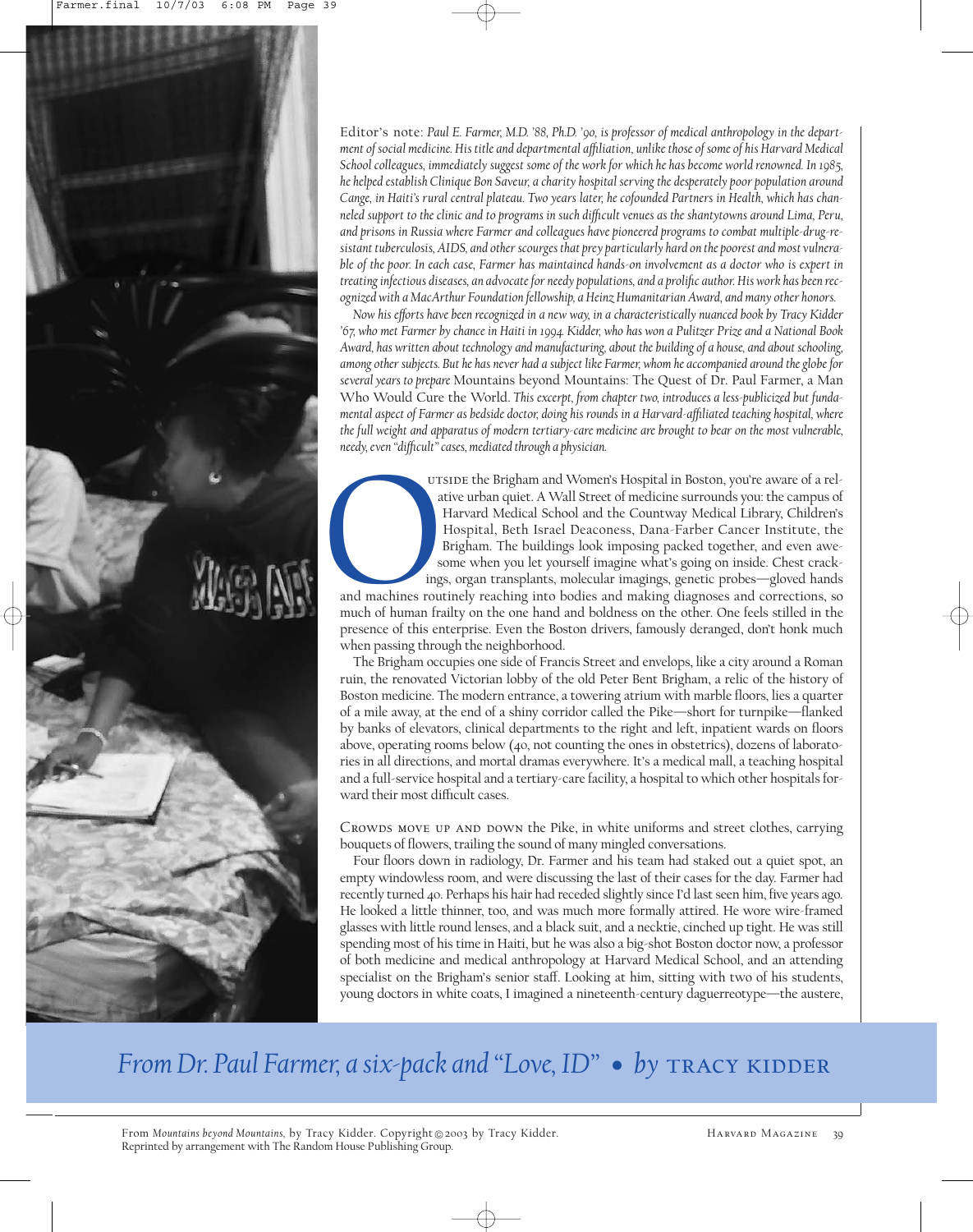august professor of medicine in a stiff high collar and a waistcoat. That impression didn't last.

He and the young doctors discussed a patient who had recently been treated for a parasite in the brain. The man had become hydrocephalic, and the neurosurgeons had implanted a shunt to drain off the fluid. There was no evidence of further infection, but should the patient be treated for one, just to be safe? "What do you think?" Farmer asked his team, and they batted the question around, and Farmer mostly just listened, though it was clear he was in charge.

After a few minutes, the team agreed: they should treat the patient. Then the phone rang. Farmer picked it up and said, "HIV central. How can we help?"

The caller was a female parasitologist, an old close colleague of Farmer's, offering her view on the hydrocephalic patient. "Worm Lady!" Farmer exclaimed. "How are you, pumpkin? Oh, *I'm* fine. Listen, it's scandalous to say, but we don't agree. We want to treat his ass. ID says treat. Love, ID."

These last two lines were a saying of his. I'd heard him use it earlier in the day, and I'd worked it out for myself. *ID* stood for "Infectious Disease," his specialty. And the command was uttered as if in a letter, and generally meant that he wanted to treat a patient at once, rather than wait for further tests. Clearly, he liked the sound of the words. He seemed to be having a very good time, and from the reactions of his students, small smiles and shakes of the head, which they didn't try to hide from him, I figured that none of his sayings or his jokes or his general ebullience was new for today.

This day—a day in mid-December 1999—had so far been quite ordinary, at least by Brigham standards. Farmer and his team had dealt with six cases, each something of a puzzle, except for the next-to-last case of the day, which seemed rather simple. The resident on the team, a young woman, presented the facts to Farmer, reading from her notes: A 35-year-old man (I'll call him Joe). HIVpositive. Smoked a pack of cigarettes a day. Usually drank half a gallon of vodka. Also used cocaine, both intravenously and by inhalation. Recently overdosed on heroin. Had a chronic cough which five days ago increased, became productive—yellow-green sputum but no blood—and was accompanied by deep chest pain.

They headed upstairs, to visit Joe.

Farmer moved through the Brigham in a long-legged stride, making intermittent headway. He'd pause to receive a hug from a nurse's aide, then to exchange quips in Haitian Creole with a janitor. Then his beeper would go off. Answering the page, he'd greet the hospital operator—whichever of the dozen or so came on line—and quickly ask about her blood pressure, or her husband's heart condition, or her mother's diabetes. Then he'd have to stop at a nurses' station to answer an e-mail about a patient, then to answer a question from a cardiologist. Finally, stethoscope around his neck and singing in creative German, "We are the world. We are *das Welt,*" Farmer led the infectious disease team to the patient's door. Then everything slowed down.

Joe lay on his covers, dressed in blue jeans and a T-shirt, a small man with scarred and wiry arms and prominent collarbones. He had an unkempt beard and unruly hair, and when he smiled nervously at the doctors trooping in, I saw he still had most of his teeth but probably wouldn't for long. Farmer introduced himself and the members of his team. Then he sat down at the head of Joe's bed, on a corner of the mattress, folding himself half around Joe in an agile way that made me think of a grasshopper. He leaned over Joe, gazing down at him, pale blue eyes behind little round lenses. For a moment, I thought Farmer might climb into bed with him. He placed a hand on Joe's shoulder instead and stroked it for a moment.

"Your X ray looks good. I think it's probably pneumonia. A little bit of pneumonia. Let me ask you, how's your stomach? Do you have any gastritis these days?"

"I'm eatin' everything in sight of me. Everything in front of me I eat."

Farmer smiled. "You need to gain some weight, my friend. You've lost some weight."

"I didn't eat much when I was outside. I didn't eat much at all. Messin' around, doin' this, doin' that."

"Talk to us a little bit. We're in infectious disease, and we don't think it's tuberculosis. Before I say that, though, any exposure to anybody with TB?"

Joe didn't think so, and Farmer said, "I think we should go

## **TUBERCULOSIS WAS RARE IN BOSTON, EXCEPT IN THE KINDS OF PLACES**

He had lost 26 pounds over the last several months. The radiologists reported a possible right lower lobe infiltrate on his chest X ray—possible tuberculosis, they thought.

The tools for uncovering tuberculosis belong to an older era in medicine, and the diagnosis can be tricky, especially in someone with HIV. Certainly, Joe was a likely target for TB. Of all the infections that can come crowding into a person with HIV disease, TB was the most common worldwide. The disease was rare in Boston, indeed throughout the United States, except in the kinds of places where Joe lived—in homeless shelters and jails and on the streets and under bridges. But in spite of his HIV infection, Joe's immune system was still mostly intact. And he didn't have the classic symptoms of TB, which are fever, chills, and night sweats. "He has terrible teeth," said the resident. She added, "He's a nice guy."

Farmer said, "Let's go see the X ray, shall we?"

They went to another room and put Joe's chest X ray up on a lighted viewing screen, and Farmer stared, for less than a minute, at the spot where the radiologists thought they saw an infiltrate. Then he said, "That's it? It's rather underwhelming."

ahead and make a recommendation that you not be isolated. We're ID, right? ID says hi. I think you don't need to have a negative airflow room and all that."

"Nah. A fella's in a boat by himself, y'know. People come in with masks on their heads and wash their hands all the time."

"Yeah," said Farmer, adding, "but washing the hands is good, though."

This day was the first on which I'd seen him at work, and it seemed to me just then that his part in the case was closed. Fancy specialist is called in to answer a question. For once, it is vanishingly simple, at least for the specialist. He answers it, makes some small talk with the patient, then departs. But Farmer was still sitting on Joe's bed, and he seemed to like it there.

They talked on and on. Judging from the resident's earlier report, she had asked many of the same questions as Farmer. But Joe was responding with greater candor now. He and Farmer talked about Joe's regular doctor, whom Joe liked, and about the fact that Joe had taken antiretroviral medicines for his HIV, but only erratically, Joe confessed, and Farmer explained that he might